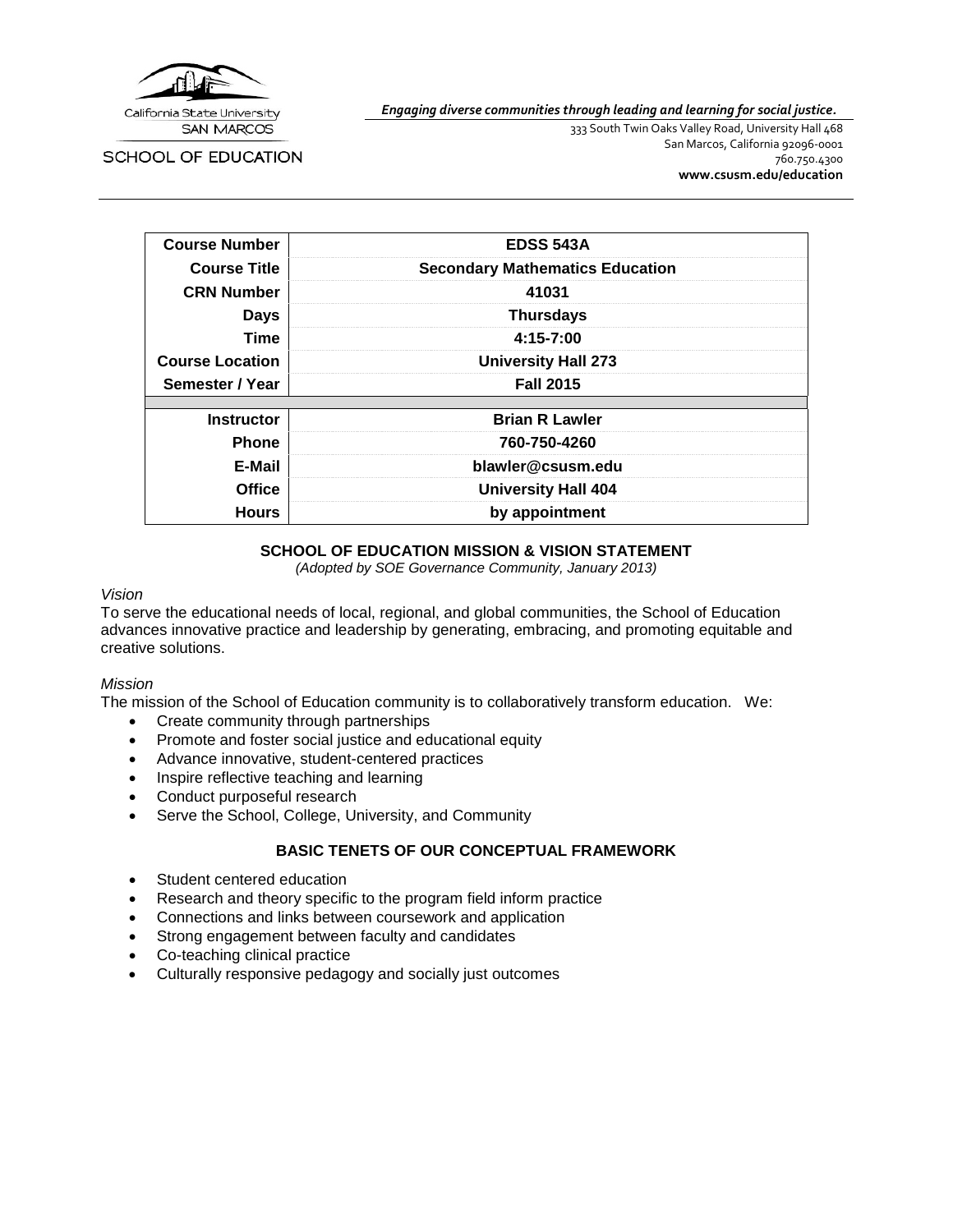# **COURSE DESCRIPTION**

Focuses on developing an understanding of theory, methodology, and assessment of Mathematics in integrated and secondary classrooms, Part A. This course is aligned with California's SB 2042 Standards.

# **Course Prerequisites**

Admission to the Single Subject Credential Program.

### **Course Objectives**

Learning to teach mathematics is a career-long inquiry. Thus you must expect that this course, in concurrence with your clinical practice, will only begin your education in learning how to teach mathematics. In concordance with this challenge, this course is intentionally focused on developing professionals in the field of secondary mathematics education. The course is but one stage in what I hope will be a continuing evolution for you as a mathematics teacher; learning to teach mathematics well will be the work of your career.

Specifically, the foci of this course are to: (1) developing an understanding of current practices in teaching mathematics, best practices in teaching mathematics, and the ways in which these practices intersect and conflict; (2) learning to teach (CCSS-M) content-specific concepts, algebraic thinking in particular, using effective, appropriate, and equitable strategies; and (3) experiencing and practicing how to teach for mathematical understanding through engaging students in practices of a mathematician (CCSS-M SMPs).

Enfolded into this course will be learning about children's mathematical ways of thinking and operating, creating a classroom environment that promotes the investigation and growth of mathematical ideas, developing strategies to ensure the success of all students in multi-cultural, heterogeneous settings, consideration of curriculum development, and the ongoing formation of a personal theory of mathematics teaching and learning grounded in work for social justice.

### **Unique Course Requirements**

Observation and participation in the public schools, including collaborative planning with teachers.

# **Credit Hour Policy Statement**

Per the University Credit Hour Policy, students are expected to spend a minimum of two hours outside of the classroom each week for each unit of credit engaged in learning.

# **REQUIRED TEXTS, MATERIALS AND ACCOUNTS**

- California Department of Education (2013/2010). *California Common Core Content Standards for Mathematics*. Sacramento, CA: Author. [free online at www.cde.ca.gov/be/st/ss]
- Cohen, E. G. (2014). *Designing groupwork: Strategies for the heterogeneous classroom* (3rd ed.). New York: Teachers College Press.
- Driscoll, M. J. (1999). *Fostering algebraic thinking: A guide for teachers, grades 6-10*. Portsmouth, NH: Heinemann.
- Fendel, D.M., Resek, D., Alper, L., & Fraser, S. (1997). *Baker's choice Teacher's Guide and Student Blackline Masters*. Berkeley: Key Curriculum Press. [ISBN: 978-1-55953-145-0. I can loan you copies of this book. If you decide to purchase, contact the new publisher, It's About Time, at 1-888-698-TIME or purchase online at www.iat.com/imp-2nd-edition-isbn]

*Additional readings will be made available online through Cougar Courses.*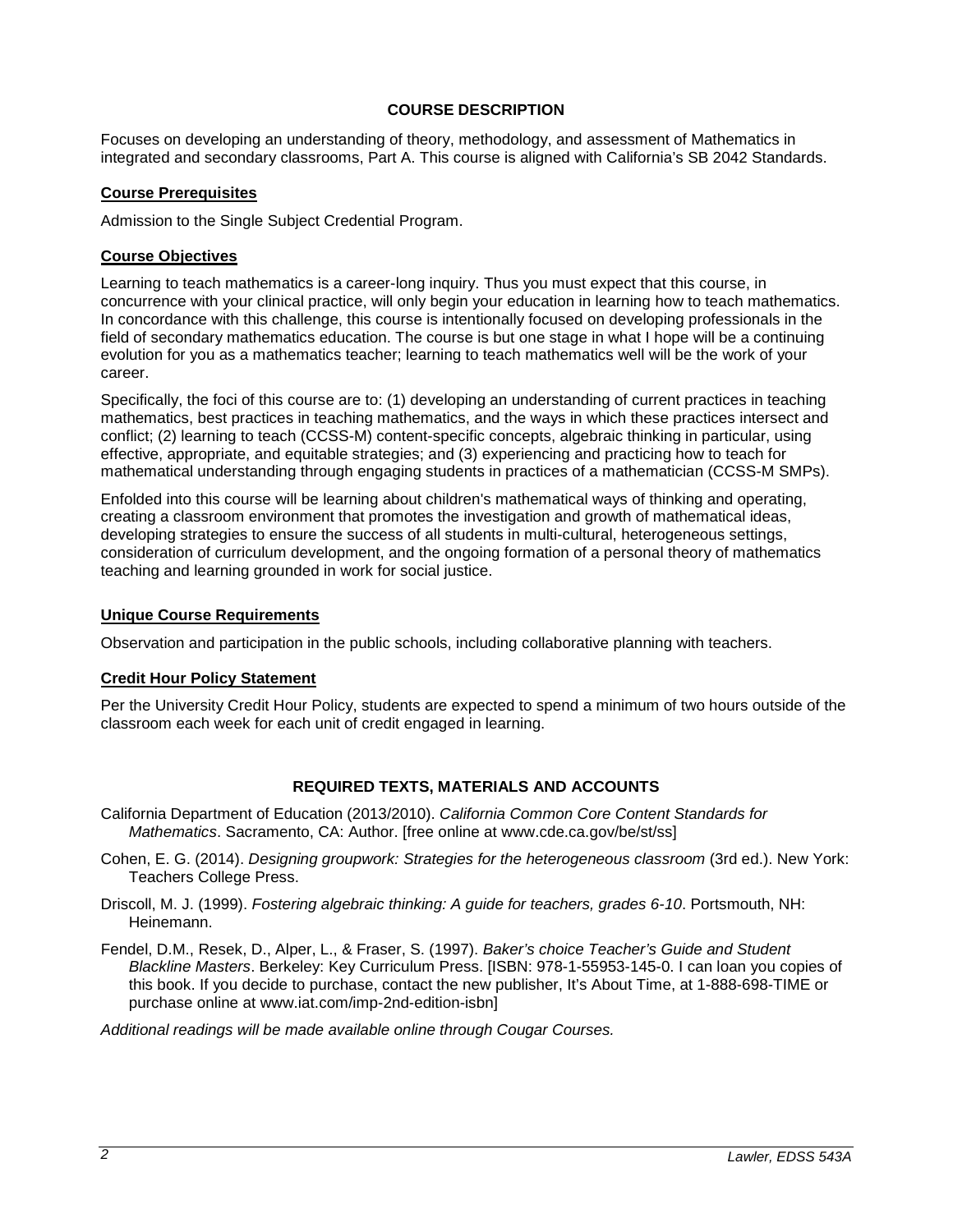# **COURSE LEARNING OUTCOMES**

Learning to teach mathematics is a career-long inquiry. Thus you must expect that this course, in concurrence with your clinical practice, will only begin your education in learning how to teach mathematics. In concordance with this challenge, this course is intentionally focused on developing professionals in the field of secondary mathematics education. The course is but one stage in what I hope will be a continuing evolution for you as a mathematics teacher; learning to teach mathematics well will be the work of your career.

Specifically, the foci of this course are to: (1) developing an understanding of current practices in teaching mathematics, best practices in teaching mathematics, and the ways in which these practices intersect and conflict; (2) learning to teach (CCSS-M) content-specific concepts, algebraic thinking in particular, using effective, appropriate, and equitable strategies; and (3) experiencing and practicing how to teach for mathematical understanding through engaging students in practices of a mathematician (CCSS-M SMPs).

Enfolded into this course will be learning about children's mathematical ways of thinking and operating, creating a classroom environment that promotes the investigation and growth of mathematical ideas, developing strategies to ensure the success of all students in multi-cultural, heterogeneous settings, consideration of curriculum development, and the ongoing formation of a personal theory of mathematics teaching and learning grounded in work for social justice.

### **Authorization to Teach English Learners**

This credential program has been specifically designed to prepare teachers for the diversity of languages often encountered in California public school classrooms. The authorization to teach English learners is met through the infusion of content and experiences within the credential program, as well as additional coursework. Candidates successfully completing this program receive a credential with authorization to teach English learners. *(Approved by CCTC in SB 2042 Program Standards, August 02)*

### **Teacher Performance Expectation (TPE) Competencies**

The course objectives, assignments, and assessments have been aligned with the CTC standards for Single Subject Credential. This course is designed to help teachers seeking a California teaching credential to develop the skills, knowledge, and attitudes necessary to assist schools and district in implementing effective programs for all students. The successful candidate will be able to merge theory and practice in order to realize a comprehensive and extensive educational program for all students. You will be required to formally address the following TPEs in this course:

*The following TPEs are given primary emphases:*

- TPE 1b Subject Specific Pedagogical Skills for Single Subject Teaching (Mathematics)
- Monitoring Student Learning During Instruction

*The following TPEs are given secondary emphases:*

- TPE 3 Interpretation and use of assessments<br>TPE 4 Making content accessible
- TPE 4 Making content accessible<br>TPE 5 Student engagement
- Student engagement
- TPE 6c Developmentally appropriate practices in grades 9-12<br>TPE 6d Developmentally appropriate teaching practices for sp
- Developmentally appropriate teaching practices for special education: teaching the special education population in the general education environment
- TPE 7 Teaching English learners<br>TPF 8 Learning about students
- Learning about students
- TPE 9 Instructional planning
- TPE 10 Instructional time<br>TPF 11 Social environme
- TPE 11 Social environment<br>TPE 13 Professional growth
- TPE 13 Professional growth<br>TPE 14 Educational technology
- TPE 14 Educational technology in teaching and learning<br>TPF 15 Social justice and equity
- Social justice and equity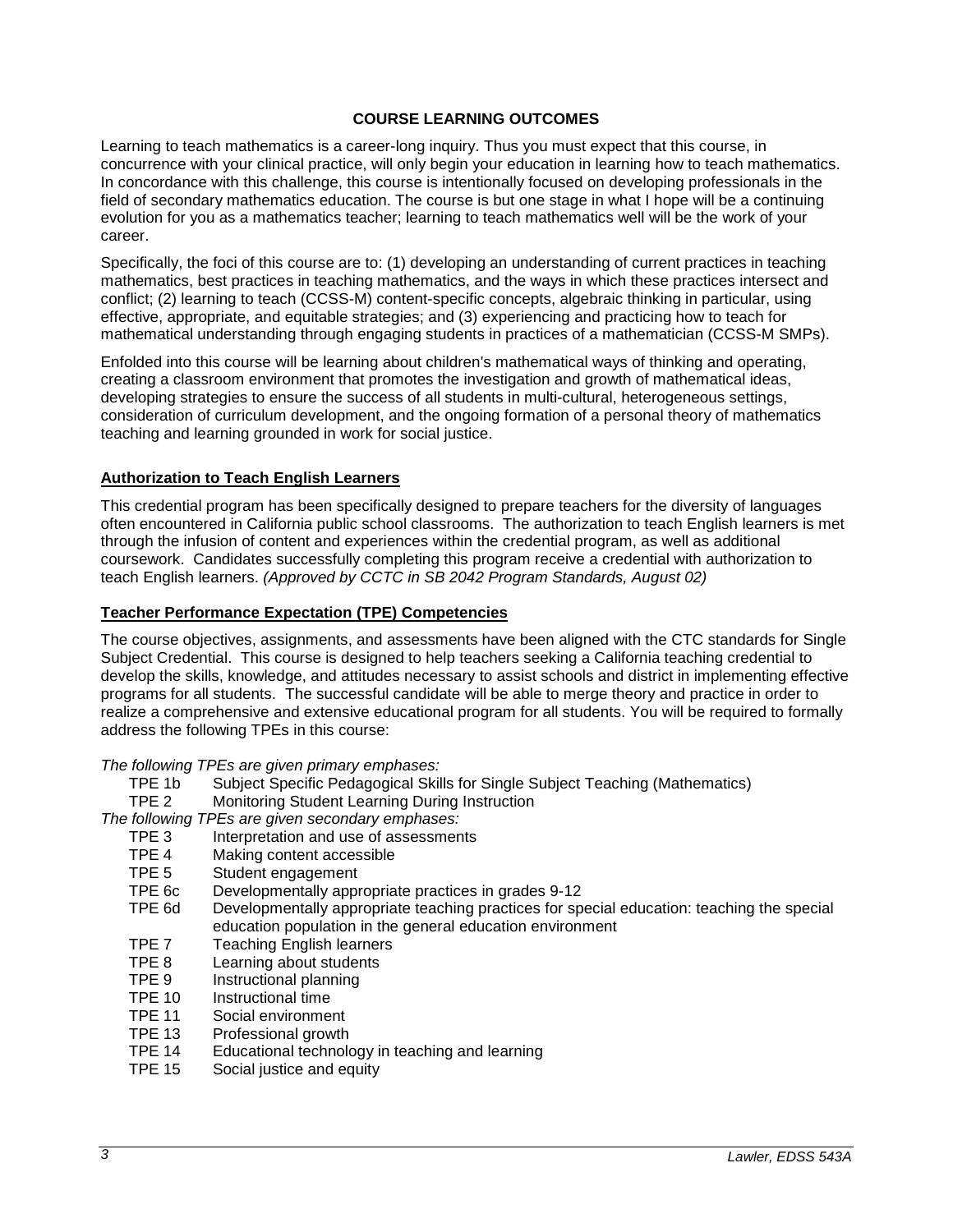# **Teacher Performance Assessment**

Beginning July 1, 2008 all California credential candidates must successfully complete a state-approved Teacher Performance Assessment (TPA), as part of the credential program of preparation. During the 2015- 16 academic year the CSUSM Single Subject credential program will use the edTPA (Educative Teacher Performance Assessment).

# **edTPA**

Beginning in fall 2015, for newly entering initial candidates, the CSUSM assessment system is the edTPA. To assist with your successful completion of the edTPA, a capstone class is part of your curriculum. In this class edTPA related questions and logistical concerns are addressed. Additional support materials are available on the edTPA website:

http://www.edtpa.com/PageView.aspx?f=GEN\_Candidates.html

Additionally, to support your success in your credential program and with TPA, SOE classes use common pedagogical language, lesson plans (lesson designs), and unit plans (unit designs).

# **Assessment of Professional Dispositions**

Assessing a candidate's dispositions within a professional preparation program is recognition that teaching and working with learners of all ages requires not only specific content knowledge and pedagogical skills, but positive attitudes about multiple dimensions of the profession. The School of Education has identified six dispositions – social justice and equity, collaboration, critical thinking, professional ethics, reflective teaching and learning, and life-long learning—and developed an assessment rubric. For each dispositional element, there are three levels of performance - *unacceptable*, *initial target*, and *advanced target*. The description and rubric for the three levels of performance offer measurable behaviors and examples.

The assessment is designed to provide candidates with ongoing feedback for their growth in professional dispositions and includes a self-assessment by the candidate. The dispositions and rubric are presented, explained and assessed in one or more designated courses in each program as well as in clinical practice. Based upon assessment feedback candidates will compose a reflection that becomes part of the candidate's Teaching Performance Expectation portfolio. Candidates are expected to meet the level of *initial target* during the program.

# **GENERAL CONSIDERATIONS**

# **School of Education Attendance Policy**

Due to the dynamic and interactive nature of courses in the School of Education, all candidates (course participants) are expected to attend all classes and participate actively. At a minimum, candidates (course participants) must attend more than 80% of class time, or s/he may not receive a passing grade for the course at the discretion of the instructor. Individual instructors may adopt more stringent attendance requirements. Should the candidate (course participants) have extenuating circumstances, s/he should contact the instructor as soon as possible. *(Adopted by the COE Governance Community, December, 1997).*

*Attendance and Participation:* Due to the intense and interactive nature of the course, regular attendance and full participation are expected. You will not grow/learn in the direction of the course objectives if not present for and engaged in the process. Therefore, the above SOE Attendance Policy is amplified as follows:

- Missing more than one class meeting will result in the reduction of one letter grade.
- Arriving late or leaving early on more than two occasions will result in the reduction of one letter grade.

You are expected to inform the instructor *prior* to an absence.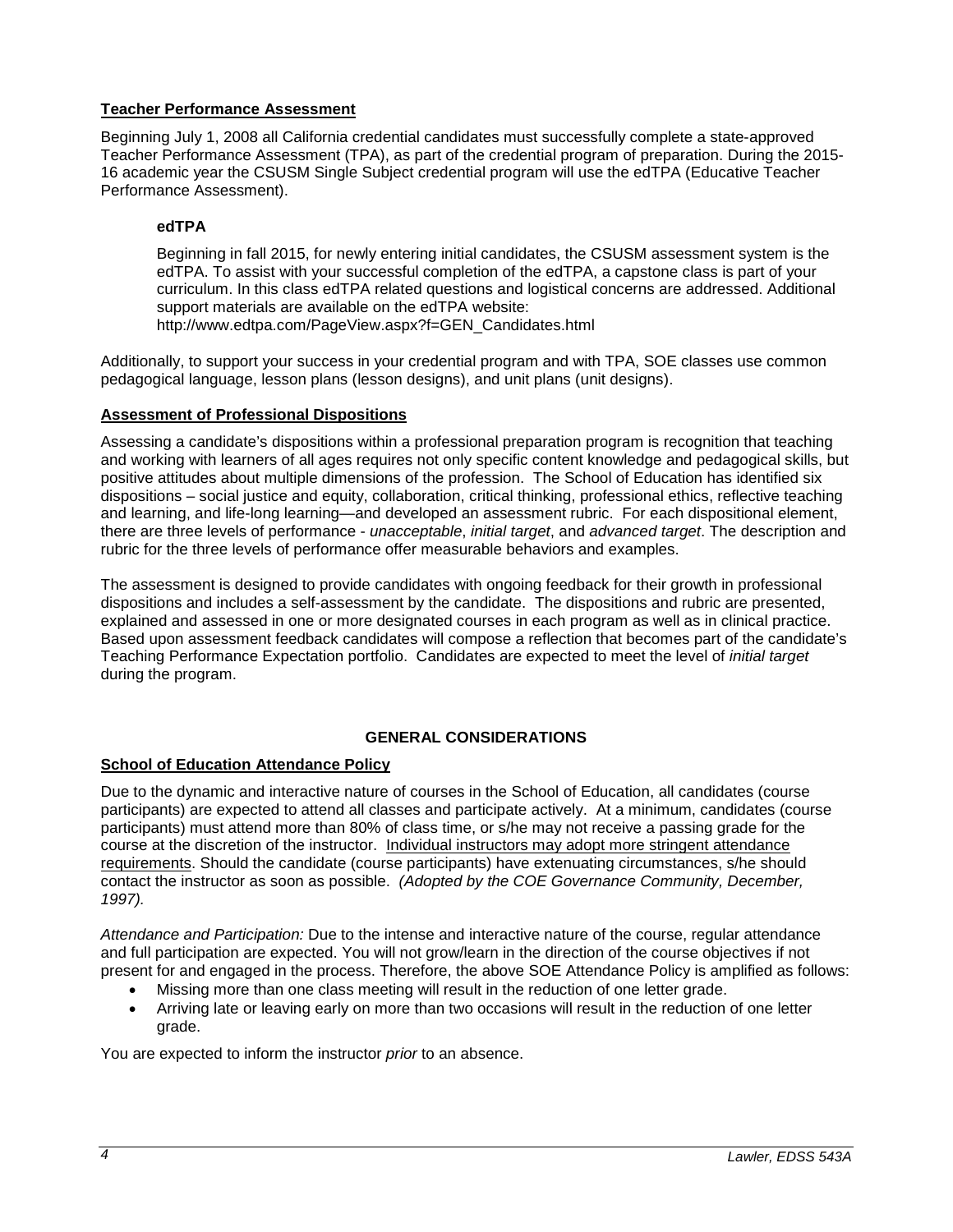# **CSUSM Academic Honesty Policy**

Students will be expected to adhere to standards of academic honesty and integrity, as outlined in the Student Academic Honesty Policy. All assignments must be original work, clear and error-free. All ideas/material that are borrowed from other sources must have appropriate references to the original sources. Any quoted material should give credit to the source and be punctuated accordingly.

Academic Honesty and Integrity: Students are responsible for honest completion and representation of their work. Your course catalog details the ethical standards and penalties for infractions. There will be zero tolerance for infractions. If you believe there has been an infraction by someone in the class, please bring it to the instructor's attention. The instructor reserves the right to discipline any student for academic dishonesty, in accordance with the general rules and regulations of the university. Disciplinary action may include the lowering of grades and/or the assignment of a failing grade for an exam, assignment, or the class as a whole.

Incidents of Academic Dishonesty will be reported to the Dean of Students. Sanctions at the University level may include suspension or expulsion from the University. Refer to the full Academic Honesty Policy at:

http://www.csusm.edu/policies/active/documents/Academic\_Honesty\_Policy.html

### **Plagiarism**

As an educator, it is expected that each candidate (course participant) will do his/her own work, and contribute equally to group projects and processes. Plagiarism or cheating is unacceptable under any circumstances. If you are in doubt about whether your work is paraphrased or plagiarized see the Plagiarism Prevention for Students website http://library.csusm.edu/plagiarism/index.html. If there are questions about academic honesty, please consult the University catalog.

### **Students with Disabilities Requiring Reasonable Accommodations**

Students with disabilities who require reasonable accommodations must be approved for services by providing appropriate and recent documentation to the Office of Disabled Student Services (DSS). This office is located in Craven Hall 4300, and can be contacted by phone at (760) 750-4905, or TTY (760) 750- 4909. Students authorized by DSS to receive reasonable accommodations should meet with their instructor during office hours or, in order to ensure confidentiality, in a more private setting.

# **All University Writing Requirement**

All CSU students must demonstrate competency in writing skills as a requirement for graduation. At California State University San Marcos, students complete the graduation writing assessment through the All-University Writing Requirement. This requirement mandates that every course at the University must have a writing component of at least 2,500 words (approximately 10 pages). The assignments for this course meet this requirement.

# **Use of Technology**

Candidates (Course participants) are expected to demonstrate competency in the use of various forms of technology (i.e. word processing, electronic mail, Moodle, use of the Internet, and/or multimedia presentations). Specific requirements for course assignments with regard to technology are at the discretion of the instructor. Keep a digital copy of all assignments for use in your teaching portfolio. All assignments will be submitted online, and some will be submitted in hard copy as well. Details will be given in class.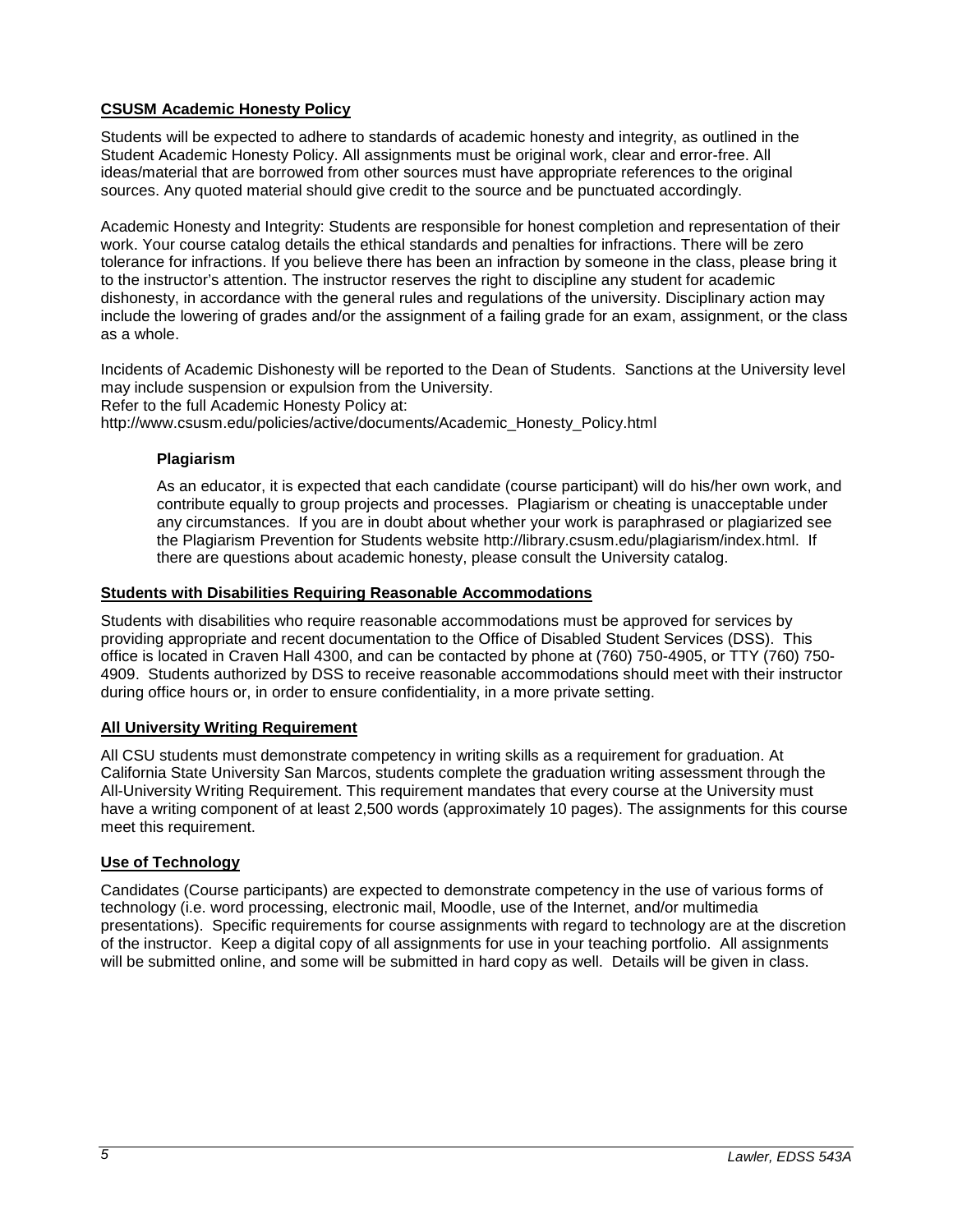# **Electronic Communication Protocol**

Electronic correspondence is a part of your professional interactions. If you need to contact the instructor, email is often the easiest way to do so. It is my intention to respond to all received e-mails in a timely manner. Please be reminded that e-mail and on-line discussions are a very specific form of communication, with their own nuances and etiquette. For instance, electronic messages sent in all upper case (or lower case) letters, major typos, or slang, often communicate more than the sender originally intended. With that said, please be mindful of all e-mail and on-line discussion messages you send to your colleagues, to faculty members in the School of Education, or to persons within the greater educational community. All electronic messages should be crafted with professionalism and care.

Things to consider:

- Would I say in person what this electronic message specifically says?
- How could this message be misconstrued?
- Does this message represent my highest self?
- Am I sending this electronic message to avoid a face-to-face conversation?

In addition, if there is ever a concern with an electronic message sent to you, please talk with the author in person in order to correct any confusion.

# **COURSE REQUIREMENTS AND GRADED COURSE COMPONENTS**

### **Final Exam Statement**

There will be no final exam, distinct from the final assessment of the portfolio in assignment 7.

### **Grading Standards**

According to the *CSUSM Course Catalog*, each grade means that student performance has been:

- **A** at the highest level, showing sustained excellence in meeting all course objectives and exhibiting an unusual degree of intellectual initiative. *Excellent*
- **B** at a high level, showing consistent and effective achievement in meeting course objectives. *Good*
- **C** at an adequate level, meeting the basic objectives of the course. *Satisfactory*
- **D** less than adequate, meeting only the minimum course requirements. **Passing**<br>**F** such that minimum course requirements have not been met. **Failing**
- **F** such that minimum course requirements have not been met. *Failing*

I interpret these levels of student performance to mean that meeting the basic requirements detailed for a course assignment will typically result in a **B**-level grade. An **A** grade is meant to acknowledge achievement that goes beyond specified requirements and/or criteria. **A**'s are reserved for special efforts that exceed expectations, that demonstrate exceptional creativity, boldness, commitment, involvement, ingenuity, or elegance. By this nature,

**A**-level performance cannot be spelled out clearly in advance; else it would not be unexpected.

Weights for each assignment are provided as percentages above; these weights are meant to express importance when considering overall course success. Assignments will be provided feedback only, no grades, numbers, or rubric scores<sup>[1](#page-5-0)</sup> (cf. http://blog.mathed.net/2011/08/rysk-butlers-effects-on-intrinsic.html). Compare the nature of the feedback received with the grade expectations described above. A student is encouraged to confirm their self-assessment of their progress toward meeting course objectives in the class at any time with the professor. Similarly, if a student would like feedback on projecting a final course grade, a similar conversation is welcome. Please request an office appointment.

#### **Policy on Late/Missed Work**

Make *prior arrangements* with the instructor for work to be submitted late.

<span id="page-5-0"></span><sup>&</sup>lt;sup>1</sup> Butler, R. (1988). Enhancing and undermining intrinsic motivation: The effects of task-involving and ego-involving evaluation on interest and performance. *British Journal of Educational Psychology, 58.* (pp. 1-14). [available https://www.dropbox.com/s/kc5lmw3cey6zes2/feedback%20and-or%20grades%3F.pdf?dl=0]

Lipnevich, A. A. & Smith, J. K. (2008). *Response to assessment feedback: The effects of grades, praise, and source of information.* [online at http://www.ets.org/Media/Research/pdf/RR-08-30.pdf]